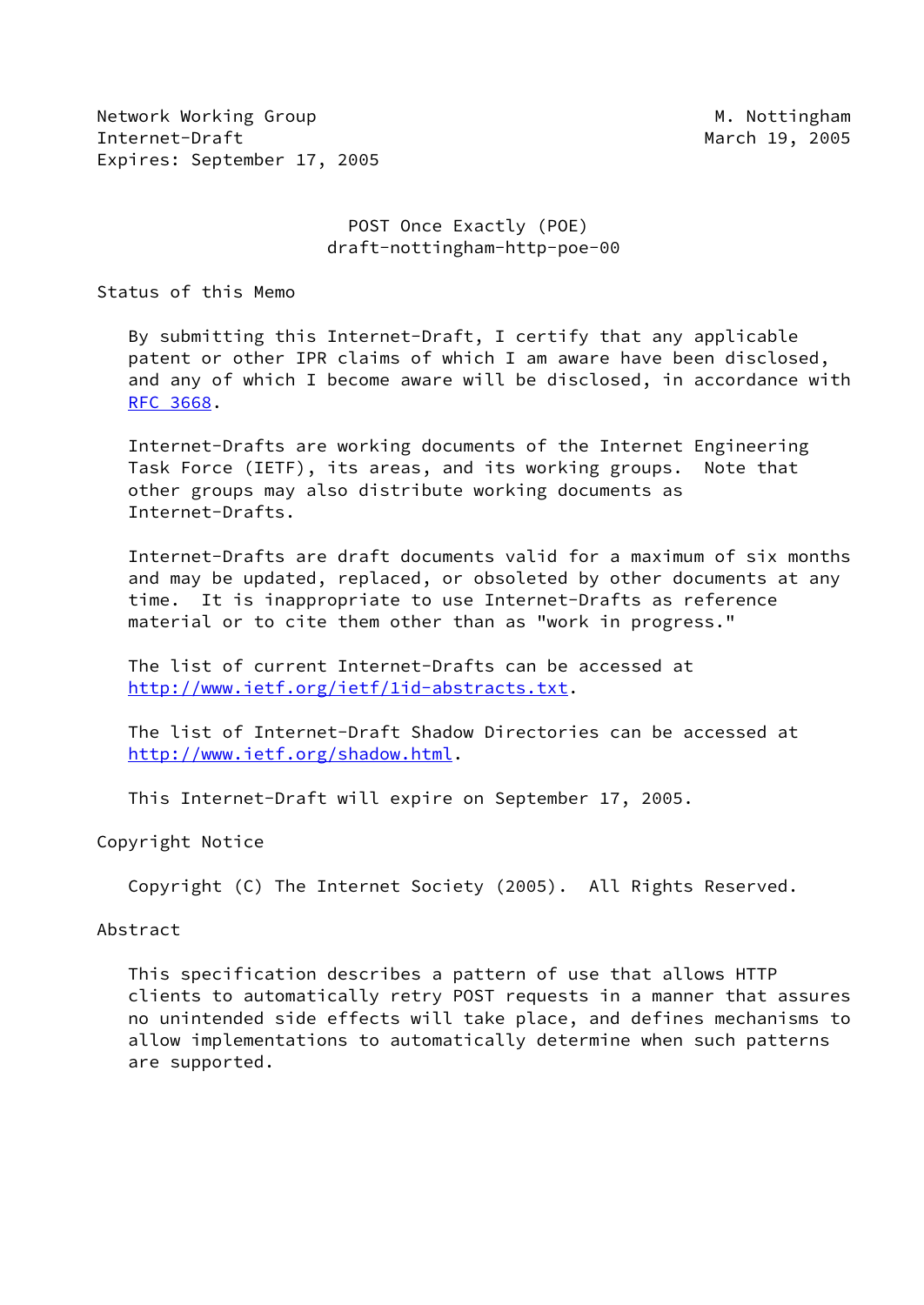$\overline{\phantom{0}}$ 

# Internet-Draft POE POE March 2005

# Table of Contents

| Notational Conventions $\frac{4}{5}$<br>1.1                                                                         |  |  |  |  |  |
|---------------------------------------------------------------------------------------------------------------------|--|--|--|--|--|
| 1.2 Relationships to Other Specifications $\frac{4}{1}$                                                             |  |  |  |  |  |
|                                                                                                                     |  |  |  |  |  |
| The POE-Links HTTP Response Header 5<br>3.                                                                          |  |  |  |  |  |
| The POE HTTP Request Header 6<br>4.                                                                                 |  |  |  |  |  |
| Example: Hyperlinking to a POE Resource $\cdot \cdot \cdot \cdot \cdot \cdot \cdot \cdot \cdot \cdot \cdot 6$<br>5. |  |  |  |  |  |
| 6.                                                                                                                  |  |  |  |  |  |
| 7.                                                                                                                  |  |  |  |  |  |
| 8.                                                                                                                  |  |  |  |  |  |
| 9.                                                                                                                  |  |  |  |  |  |
|                                                                                                                     |  |  |  |  |  |
| Α.                                                                                                                  |  |  |  |  |  |
| <b>B.</b>                                                                                                           |  |  |  |  |  |
| Intellectual Property and Copyright Statements $\ldots$ 10                                                          |  |  |  |  |  |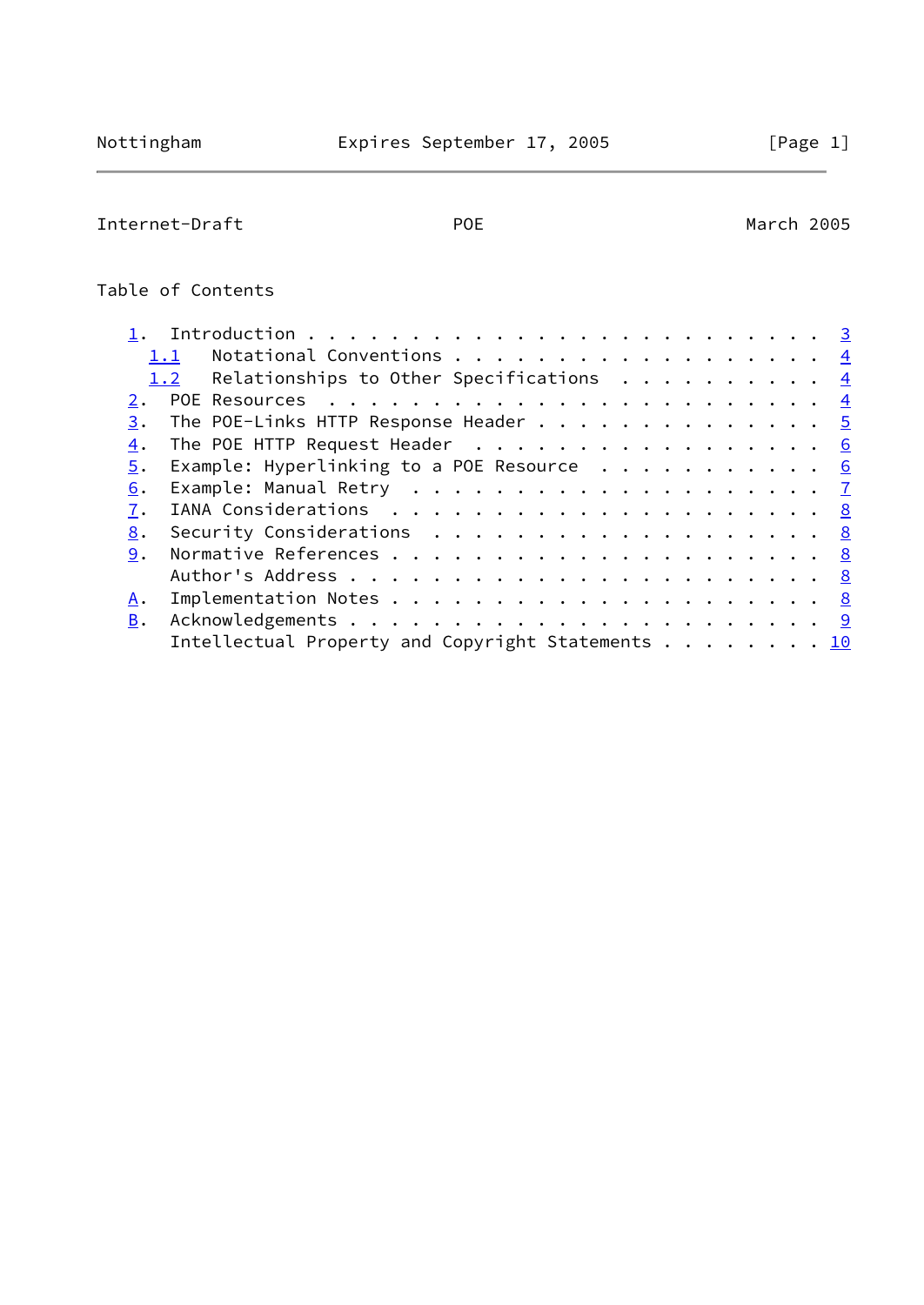Nottingham Expires September 17, 2005 [Page 2]

<span id="page-2-1"></span>Internet-Draft POE March 2005

### <span id="page-2-0"></span>[1](#page-2-0). Introduction

 A very common sight on the Web is an admonishment to only "click submit once." This is because there are some cases where an HTTP request's status on the server is not known to the client; in some instances, a delay in a response might be due to a temporary load on the server that doesn't interfere with the request's processing, if given enough time. In other cases, it could be caused by a server failing, or a network problem; in these cases, the request may need to be retried.

 As a result, users (as well as automated agents) are placed in a quandary; without a response, they don't know whether their request has been successfully processed or not.

 This isn't a problem for those HTTP requests that use idempotent methods (e.g., GET and PUT); by definition, if the same request is repeated (either by an impatient user pressing "reload" or an automated agent timing out), there will be no additional side effects.

 However, non-idempotent HTTP methods, namely POST, may have additional side effects when the same request is sent more than once. To give a common example, POST is used by Web shopping baskets; when the user wishes to finalise their purchase, a POST request is sent to the server which processes the credit card transaction and fills the order.

 If the POST is sent twice, there is the danger of a duplicate order being made.

[RFC 2616, Section](https://datatracker.ietf.org/doc/pdf/rfc2616#section-8.1.4) 8.1.4, states:

 Non-idempotent methods or sequences MUST NOT be automatically retried, although user agents MAY offer a human operator the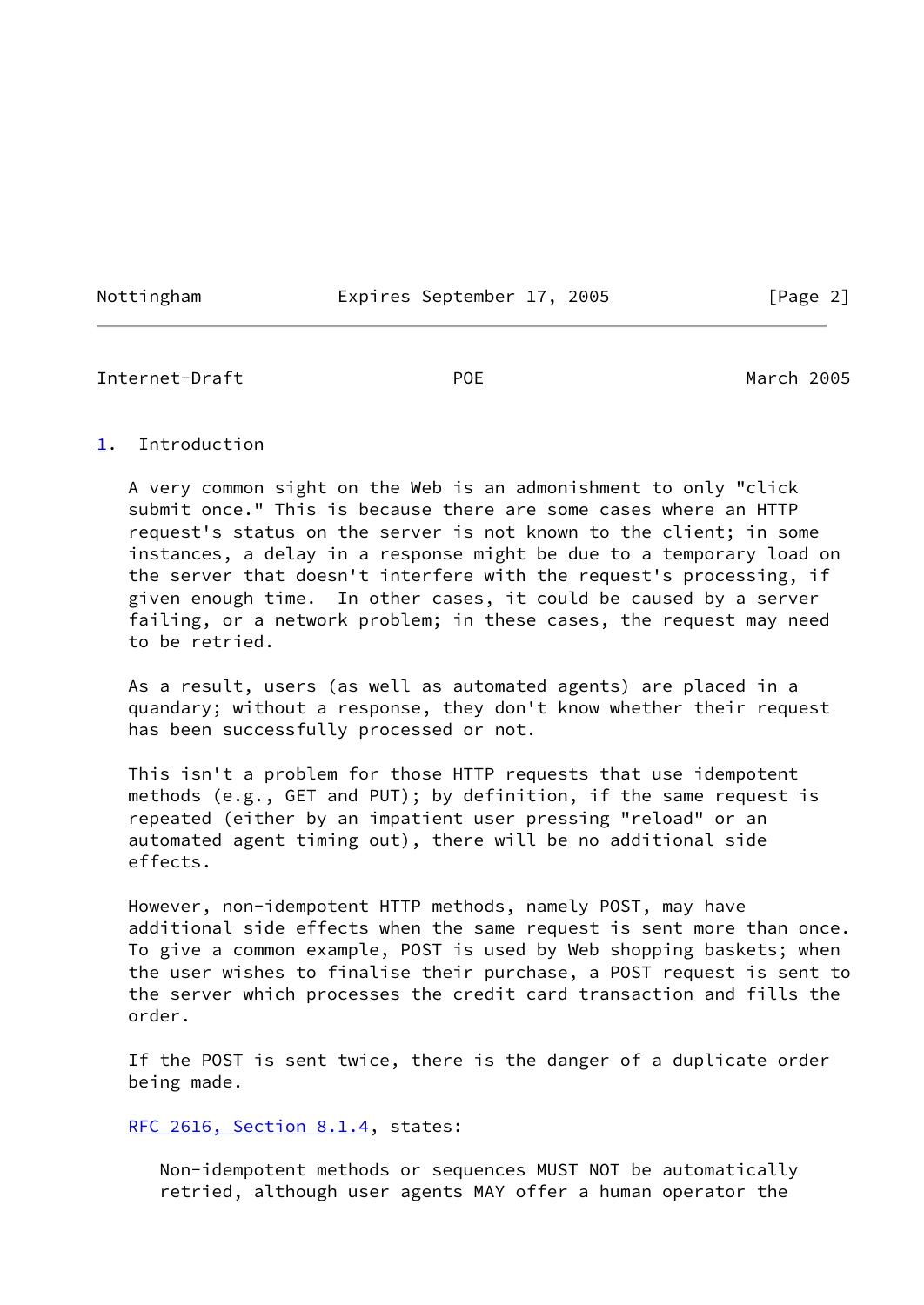choice of retrying the request(s). Confirmation by user-agent software with semantic understanding of the application MAY substitute for user confirmation.

 This specification provides applications with one means for gaining such semantic understanding. Specifically, it describes a pattern of use that allows clients to automatically retry POST requests in a manner that assures no unintended side effects will take place.

 It also defines HTTP header-fields to allow implementations to automatically determine when such patterns are supported. These are not an exclusive mechanism; other means for identifying POE resources (e.g., format-specific markup on links in the entity body) may be

| Nottingham | Expires September 17, 2005 |  | [Page 3] |  |
|------------|----------------------------|--|----------|--|
|            |                            |  |          |  |

<span id="page-3-1"></span>Internet-Draft POE March 2005

used.

 Note that the pattern described here can also be used in situations where user intervention is required.

### <span id="page-3-0"></span>[1.1](#page-3-0) Notational Conventions

 The key words "MUST", "MUST NOT", "REQUIRED", "SHALL", "SHALL NOT", "SHOULD", "SHOULD NOT", "RECOMMENDED", "MAY", and "OPTIONAL" in this document are to be interpreted as described in  $BCP$  14,  $[RFC2119]$  $[RFC2119]$ , as scoped to those conformance targets.

This specification defines extensions to the HTTP/1.1  $[REC2616]$  specification. It uses the augmented BNF of that document, and relies on both the non-terminals defined in that document and other aspects of the HTTP/1.1 specification.

## <span id="page-3-2"></span>[1.2](#page-3-2) Relationships to Other Specifications

 There are a number of "reliable" application protocols layered on top of HTTP. Generally, these operate by treating HTTP as a transport protocol, rather than a transfer protocol; i.e., they seek to make any message delivered by HTTP reliable.

 This specification is more focused; it only attempts to provide reliable POST semantics, because most other HTTP methods, being idempotent, do not require reliable delivery of either the request or the response, in an application-to-application sense.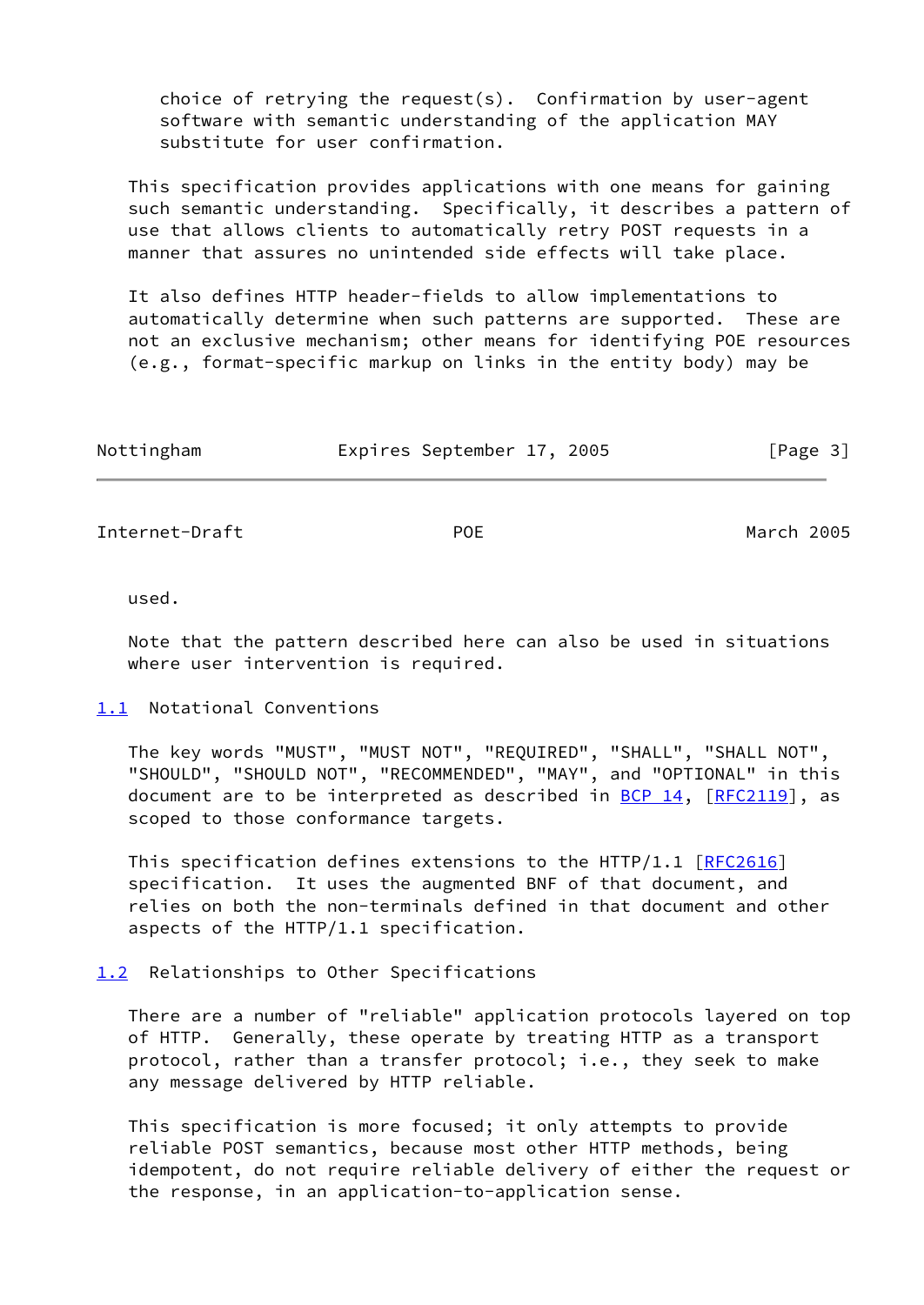This specification does not address methods other than POST; however, similar techniques might be applied to other non-idempotent methods. Likewise, it does not address non-idempotent sequences of requests, or guaranteed ordered delivery of requests.

#### <span id="page-4-0"></span>[2](#page-4-0). POE Resources

 A POE resource is an HTTP [[RFC2616](https://datatracker.ietf.org/doc/pdf/rfc2616)] resource with particular properties that clients can take advantage of to assure that POST requests are made once exactly, without requiring user intervention.

 A POE resource will respond to a POST request successfully exactly once; that is, a server MUST NOT respond to a POST with a 2xx-series status code if it has been successfully POSTed to at some point in the past.

 If a POE resource is subsequently POSTed to, it SHOULD respond with a 405 Method Not Allowed status code. Such a response MUST NOT include POST in the content of the Allow header.

| Nottingham | Expires September 17, 2005 |  | [Page 4] |
|------------|----------------------------|--|----------|
|            |                            |  |          |

<span id="page-4-1"></span>Internet-Draft POE March 2005

 If the response to a POST to a POE resource contains an entity body, that entity body SHOULD be available by GETting it from the resource, to allow the client to retrieve the state of the response in the case that a POST was successful, but the client did not receive the response.

 For example, if the POST response is cacheable, the same entity body should be available through a subsequent GET; or, if the response has a 303 See Other status code, subsequent GETs should redirect to the indicated resource.

 Note that a POE resource MAY require HTTP authentication, employ some forms of HTTP redirection, etc.

 When a client sends a POST request to a POE resource, it MAY automatically (i.e., without user intervention) retry the request if the response is indeterminate (e.g., the connection is lost or times out). However, clients MUST NOT retry requests indefinitely.

 User-agents SHOULD inform users that they are retrying a request automatically, and MUST inform users if they stop retrying.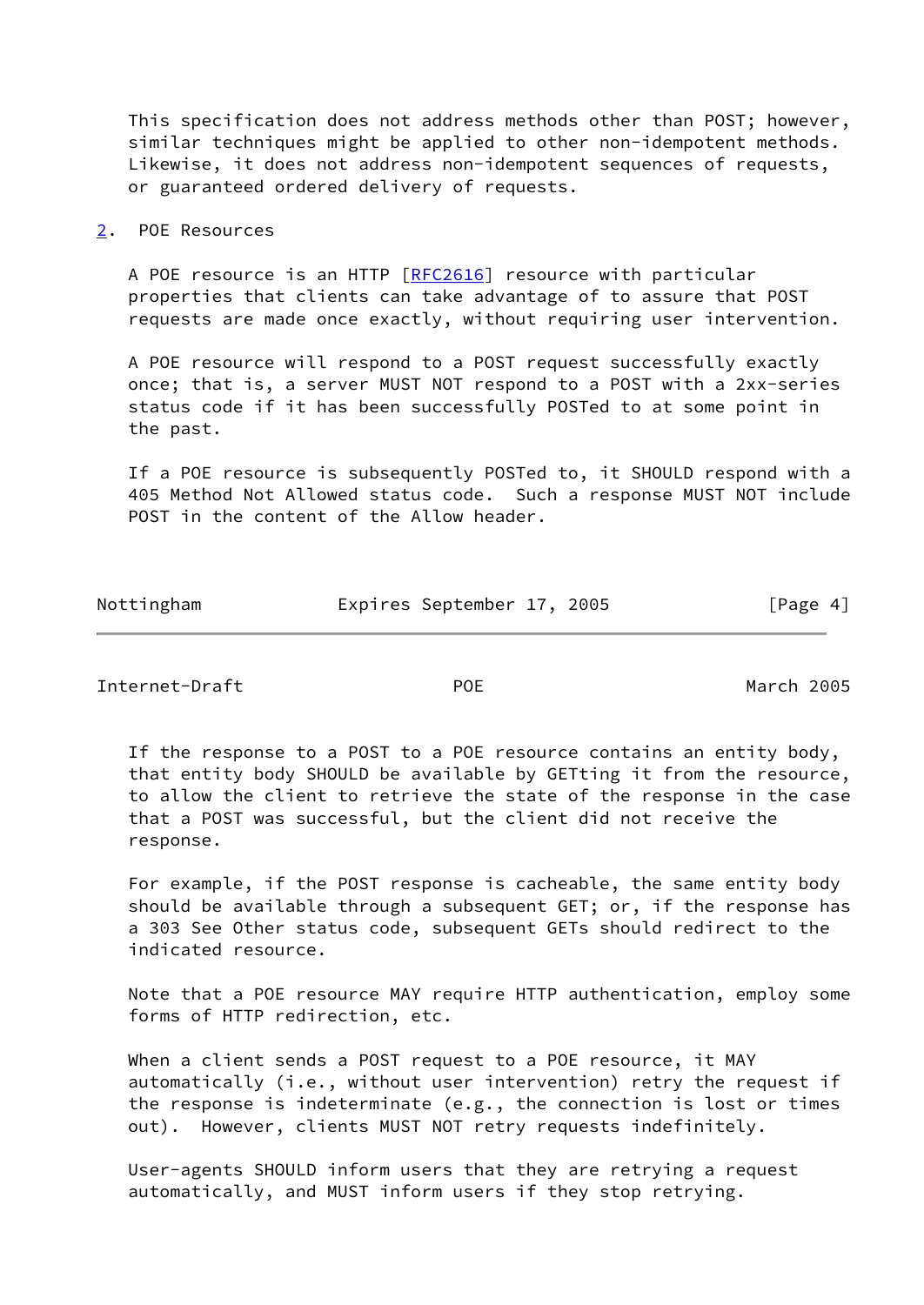#### <span id="page-5-0"></span>[3](#page-5-0). The POE-Links HTTP Response Header

 The POE-Links HTTP header is an entity-header field whose field-value is a comma-separated list of quoted URI-references [[RFC3986\]](https://datatracker.ietf.org/doc/pdf/rfc3986) (without fragment identifiers) that the origin server asserts to be POE resources.

 POE-Links = "POE-Links" ":" 1#( <"> POE-URI <"> ) POE-URI = absolute-URI | ( relative-part [ "?" query ] )

 The contents of the POE-Links response header SHOULD correspond to links found in the content of the response body.

 [[ Some reviewers have suggested using the "Link" HTTP header with a "rel" attribute instead of a special-purpose HTTP header, thereby allowing link mechanisms in HTML to be used without further specification.

 Whilst this is attractive, it would require the Link header to be standardized (it never was) and would introduce the potential need for implementations to scan body content, whereas this is not necessary in the current design (which does not preclude in-body identification of POE resources, but does not encourage it). Feedback on this design decision is sought.]]

<span id="page-5-2"></span>

| Nottingham     | Expires September 17, 2005 | [Page 5]   |
|----------------|----------------------------|------------|
| Internet-Draft | <b>POE</b>                 | March 2005 |

<span id="page-5-1"></span>[4](#page-5-1). The POE HTTP Request Header

 The POE HTTP header is a request-header field whose field-value indicates the version of POE that a client supports.

```
 POE = "POE" ":" POE-version
POE-version = 1*DIGIT
```
The POE-version that identifies this specification is "1".

 Clients SHOULD send the POE request header on all requests to inform the decisions of the server. Servers MAY vary their content based upon the presence of the POE header (e.g., changing the operation of submit buttons, changing user instructions), and MAY use the POE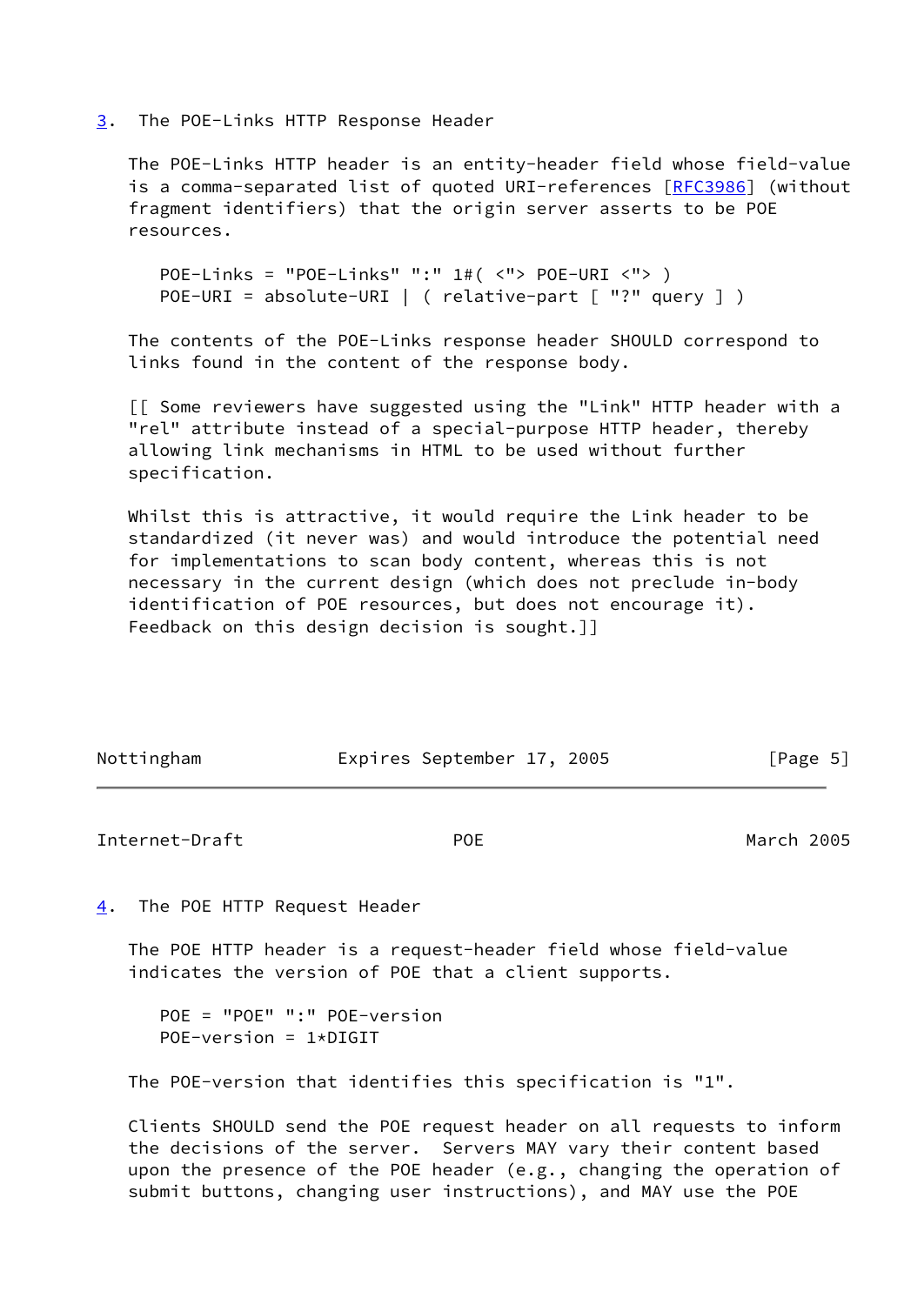header to determine when to send a POE-Links response header.

<span id="page-6-0"></span>[5](#page-6-0). Example: Hyperlinking to a POE Resource

 A typical use case for POE is assuring that an order to a Web shopping basket is only POSTed once, so that only one order is made. Here, the client retrieves the state of the shopping basket to allow the user to review it prior to checking out;

 C: GET /accounts/bob/shopping\_basket HTTP/1.1 Host: www.example.com POE: 1 ...

 The server returns a summary of the shopping basket in HTML, along with a form that allows the user to check out.

 S: 200 OK HTTP/1.1 POE-Links: "/accounts/bob/orders/12345" ... <form method="POST" action="/accounts/bob/orders/12345"> <input type="submit" value="Submit Order 12345"/> </form> ...

 When the user activates 'Submit Order 12345', it sends a POST request to what has been identified as a POE resource;

 C: POST /accounts/bob/orders/12345 HTTP/1.1 Host: www.example.com POE: 1 ...

If the request is processed successfully, the server will respond

<span id="page-6-1"></span>

| Nottingham         | Expires September 17, 2005 | [Page 6]   |  |  |
|--------------------|----------------------------|------------|--|--|
| Internet-Draft     | <b>POE</b>                 | March 2005 |  |  |
| with               |                            |            |  |  |
| S: 200 OK HTTP/1.1 |                            |            |  |  |
| $\cdots$           |                            |            |  |  |

 If the client does not receive that response, it can retry the POST request automatically;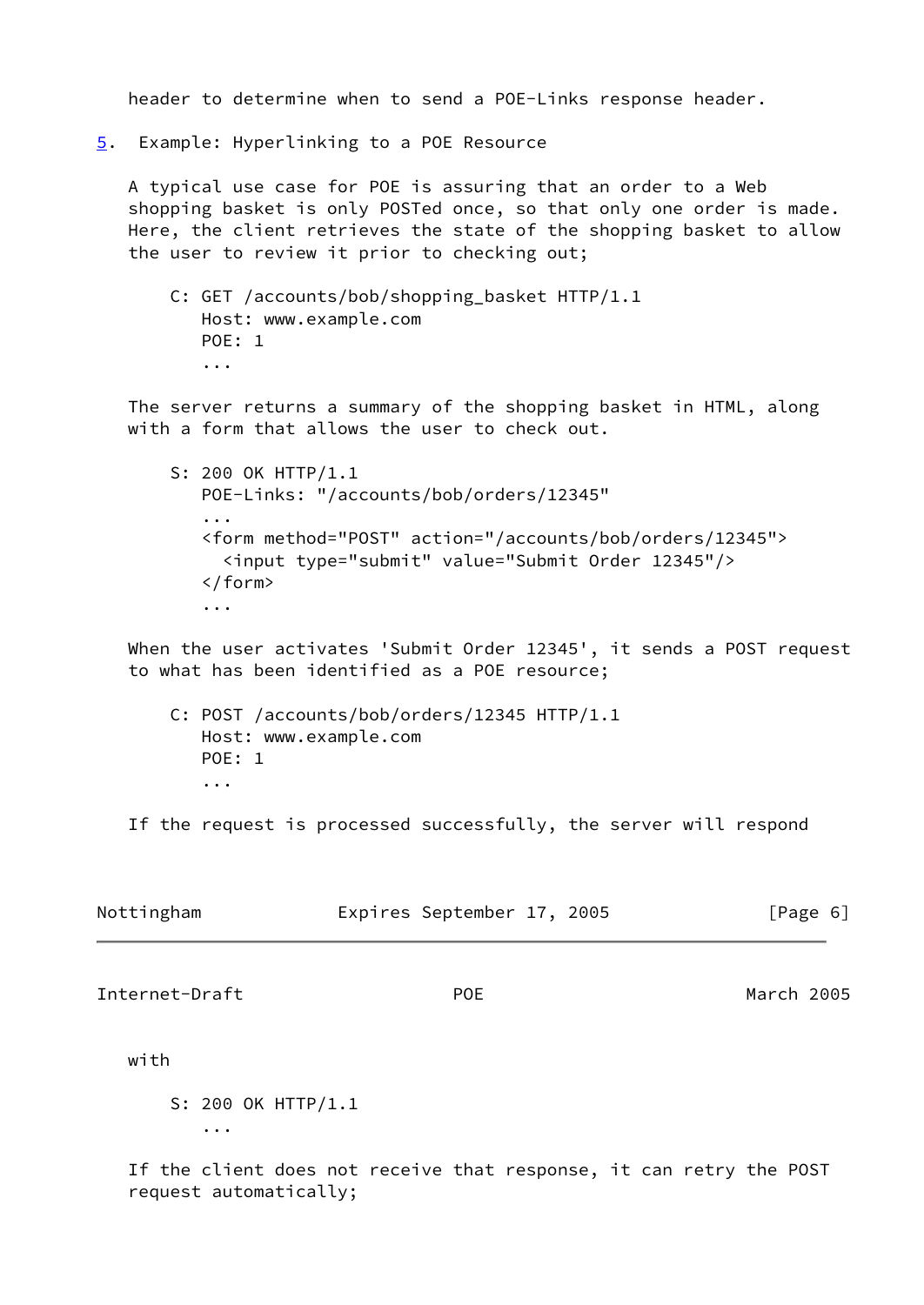C: POST /accounts/bob/orders/12345 Host: www.example.com POE: 1

 If the server had received and accepted the first request, it will respond with

 S: 405 Method Not Allowed HTTP/1.1 Allow: GET ...

 If the response status is "405 Method Not Allowed" the client can infer that the earlier POST succeeded. A 2xx response indicates that earlier POST did not succeed, but that this one has. When the client receives either of these responses, it knows that the request has been accepted, and it can stop retrying.

<span id="page-7-0"></span>[6](#page-7-0). Example: Manual Retry

 As noted, it is not necessary to use POE-specific HTTP headers in conjunction with this pattern. As such, it is possible to assure exactly one POST without special accommodation on the User-Agent, because the user can retry requests as needed.

 Operation is the same as in the previous example, with the caveat that POE-specific HTTP headers are optional. If the user is unsure whether the POST has succeeded (e.g., the browser "hangs"), they can be instructed to do one of two things;

 1. submit a GET to the POE resource to determine its state 2. re-submit their POST to the resource

 Many implementations support one or both of these actions through "reloading" the page, or re-requesting the page manually (through an "address bar" UI widget or similar).

 In either case, the server can return an unambiguous response as to the success of the POST, along with a user-friendly message in the entity body.

| Nottingham | Expires September 17, 2005 |  | [Page 7] |
|------------|----------------------------|--|----------|

<span id="page-7-1"></span>Internet-Draft POE March 2005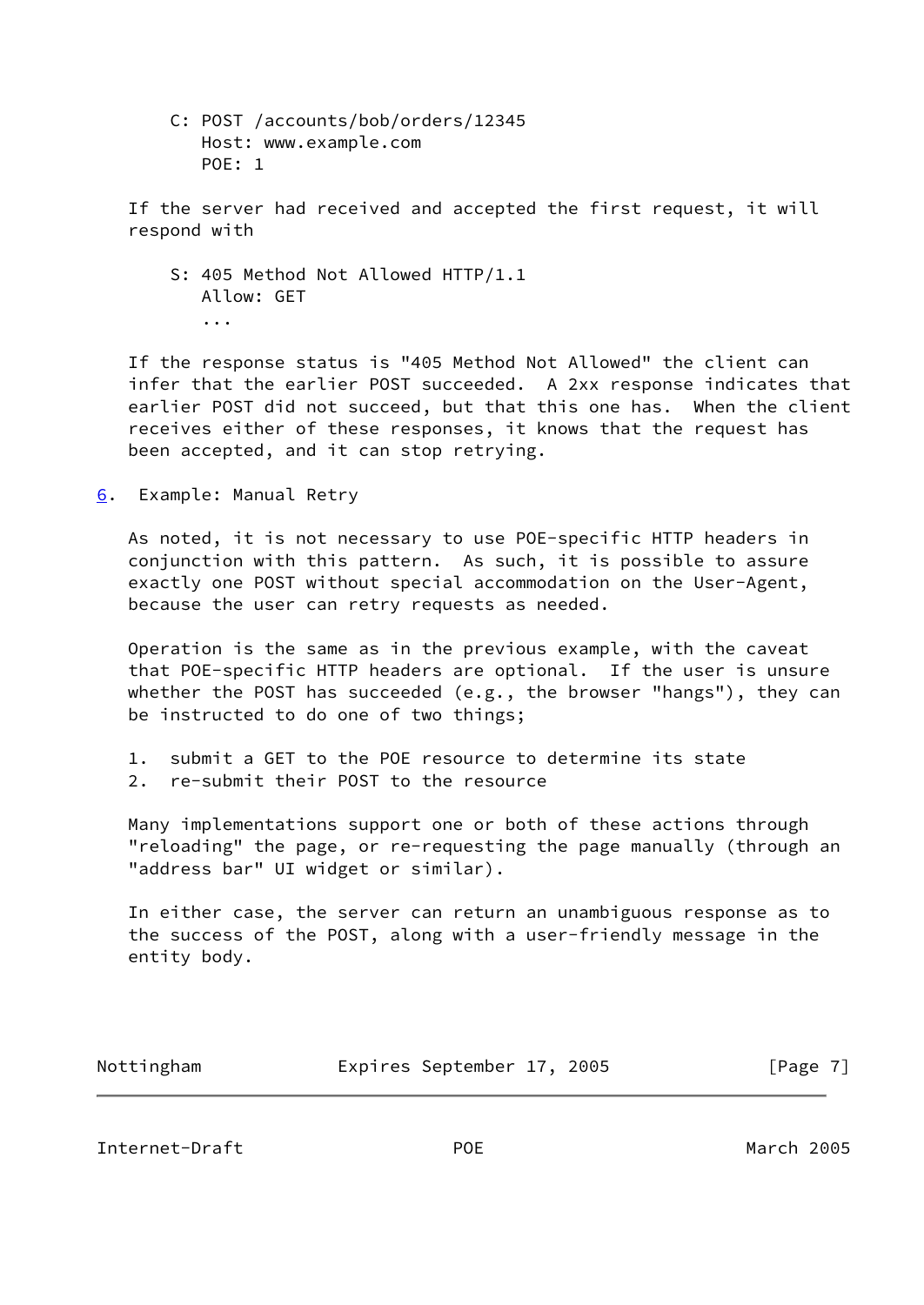## <span id="page-8-0"></span>[7](#page-8-0). IANA Considerations

- [[ TBD: header registration templates ]]
- <span id="page-8-1"></span>[8](#page-8-1). Security Considerations

 Clients that indiscriminately retry requests may be used to manufacture a denial-of-service attack on third party Web sites; i.e., if a particular implementation retries aggressively or indefinitely, an attack can be engineered whereby a number of clients send a large number of requests to a particular site. This risk can be mitigated by reasonable retry periods, backoff algorithms, a reasonable maximum count for retries before manual intervention, and selective treatment of links across administrative domains (e.g., those with different authorities).

- <span id="page-8-2"></span>[9](#page-8-2) Normative References
	- [RFC2119] Bradner, S., "Key words for use in RFCs to Indicate Requirement Levels", [BCP 14](https://datatracker.ietf.org/doc/pdf/bcp14), [RFC 2119](https://datatracker.ietf.org/doc/pdf/rfc2119), March 1997.
	- [RFC2616] Fielding, R., Gettys, J., Mogul, J., Frystyk, H., Masinter, L., Leach, P. and T. Berners-Lee, "Hypertext Transfer Protocol --  $HTTP/1.1$ ", [RFC 2616,](https://datatracker.ietf.org/doc/pdf/rfc2616) June 1999.
	- [RFC3986] Berners-Lee, T., Fielding, R. and L. Masinter, "Uniform Resource Identifier (URI): Generic Syntax", STD 66, [RFC](https://datatracker.ietf.org/doc/pdf/rfc3986) [3986,](https://datatracker.ietf.org/doc/pdf/rfc3986) January 2005.

### Author's Address

Mark Nottingham

 EMail: mnot@pobox.com URI: <http://www.mnot.net/>

<span id="page-8-3"></span>[Appendix A.](#page-8-3) Implementation Notes

 Implementations of POE resources need to carefully consider how to guarantee that only one POST request is allowed, whilst still assuring that the desired side effects take place. In practice, this means that the information needed to enact the side effects needs to be stored durably and that the state of the resource needs to be updated, all in an atomic fashion.

 Careful consideration needs to be given to the generation of URIs for POE resources, since they should never be reused. Long-lived, unique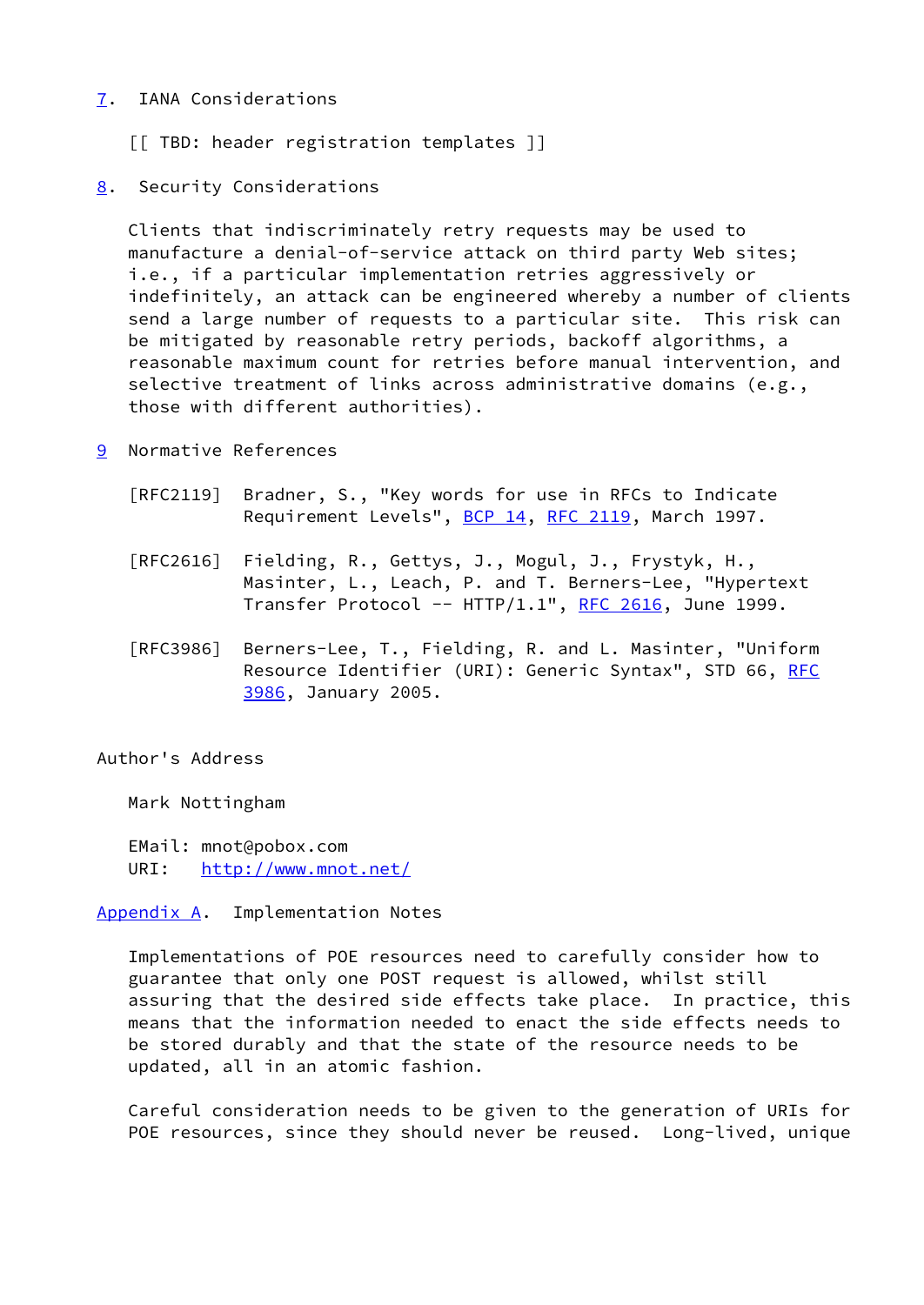<span id="page-9-1"></span>Internet-Draft POE March 2005

 identifiers can be generated by combining a date with one or more other sources of context. For example,

http://www.example.com/users/bob/orders/2005/03/15/no2

 encodes the date ("2005/03/15") along with a system-unique userid ("bob") and an order number for that day (no2"), allowing the system to generate unique identifiers without storing more information than the userid and how many orders have been made in the current day.

 Note that this is an example only; the structure of POE URIs, like other URIs, is opaque to consumers in the absence of authoritative information.

<span id="page-9-0"></span>[Appendix B.](#page-9-0) Acknowledgements

 The author would like to thank Yves Lafon, Roy Fielding and Rohit Khare for their feedback. None of the flaws in this specification are theirs.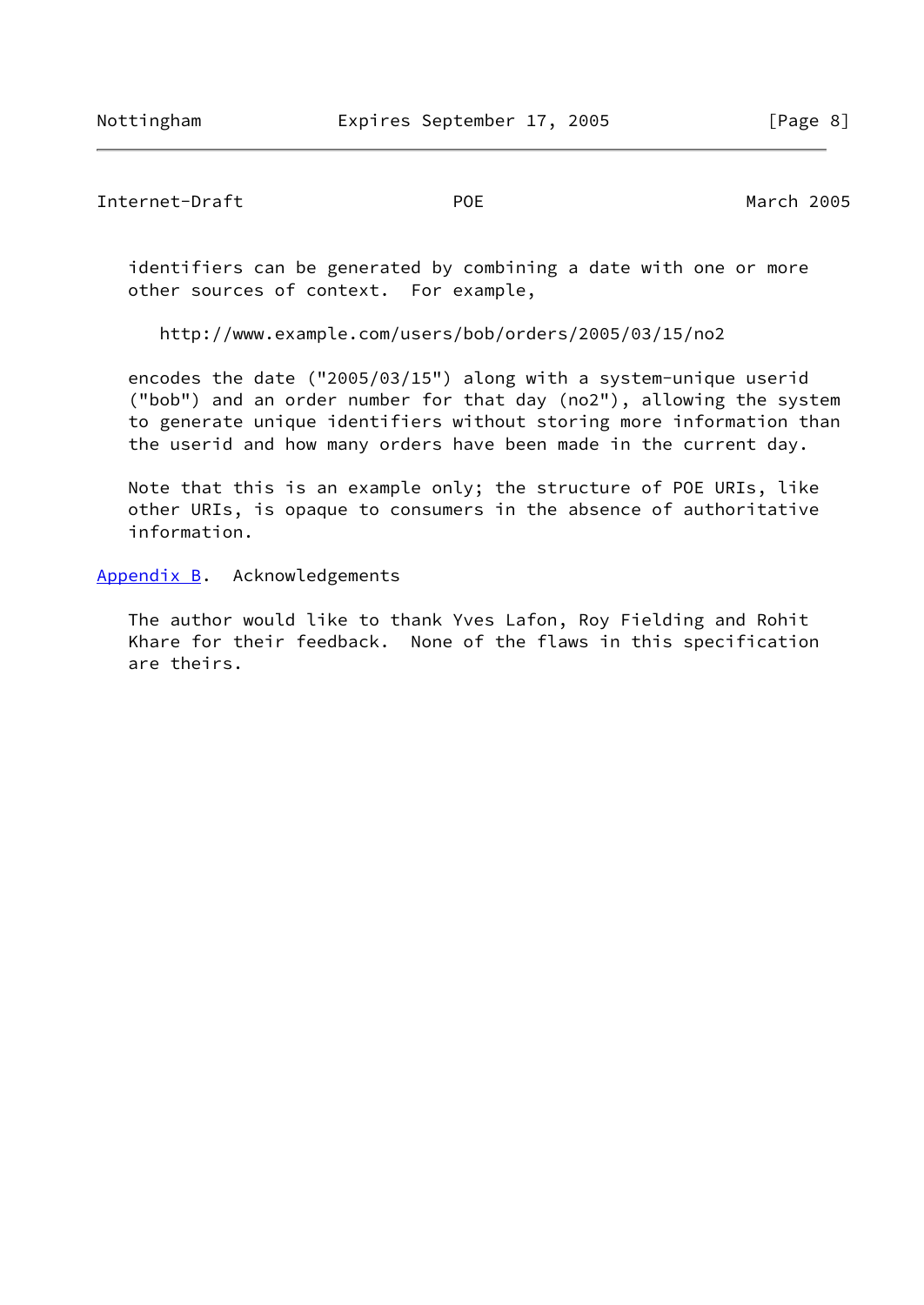Nottingham **Expires September 17, 2005** [Page 9]

<span id="page-10-0"></span>Internet-Draft POE March 2005

Intellectual Property Statement

 The IETF takes no position regarding the validity or scope of any Intellectual Property Rights or other rights that might be claimed to pertain to the implementation or use of the technology described in this document or the extent to which any license under such rights might or might not be available; nor does it represent that it has made any independent effort to identify any such rights. Information on the procedures with respect to rights in RFC documents can be found in [BCP 78](https://datatracker.ietf.org/doc/pdf/bcp78) and [BCP 79](https://datatracker.ietf.org/doc/pdf/bcp79).

 Copies of IPR disclosures made to the IETF Secretariat and any assurances of licenses to be made available, or the result of an attempt made to obtain a general license or permission for the use of such proprietary rights by implementers or users of this specification can be obtained from the IETF on-line IPR repository at <http://www.ietf.org/ipr>.

 The IETF invites any interested party to bring to its attention any copyrights, patents or patent applications, or other proprietary rights that may cover technology that may be required to implement this standard. Please address the information to the IETF at ietf-ipr@ietf.org.

Disclaimer of Validity

 This document and the information contained herein are provided on an "AS IS" basis and THE CONTRIBUTOR, THE ORGANIZATION HE/SHE REPRESENTS OR IS SPONSORED BY (IF ANY), THE INTERNET SOCIETY AND THE INTERNET ENGINEERING TASK FORCE DISCLAIM ALL WARRANTIES, EXPRESS OR IMPLIED, INCLUDING BUT NOT LIMITED TO ANY WARRANTY THAT THE USE OF THE INFORMATION HEREIN WILL NOT INFRINGE ANY RIGHTS OR ANY IMPLIED WARRANTIES OF MERCHANTABILITY OR FITNESS FOR A PARTICULAR PURPOSE.